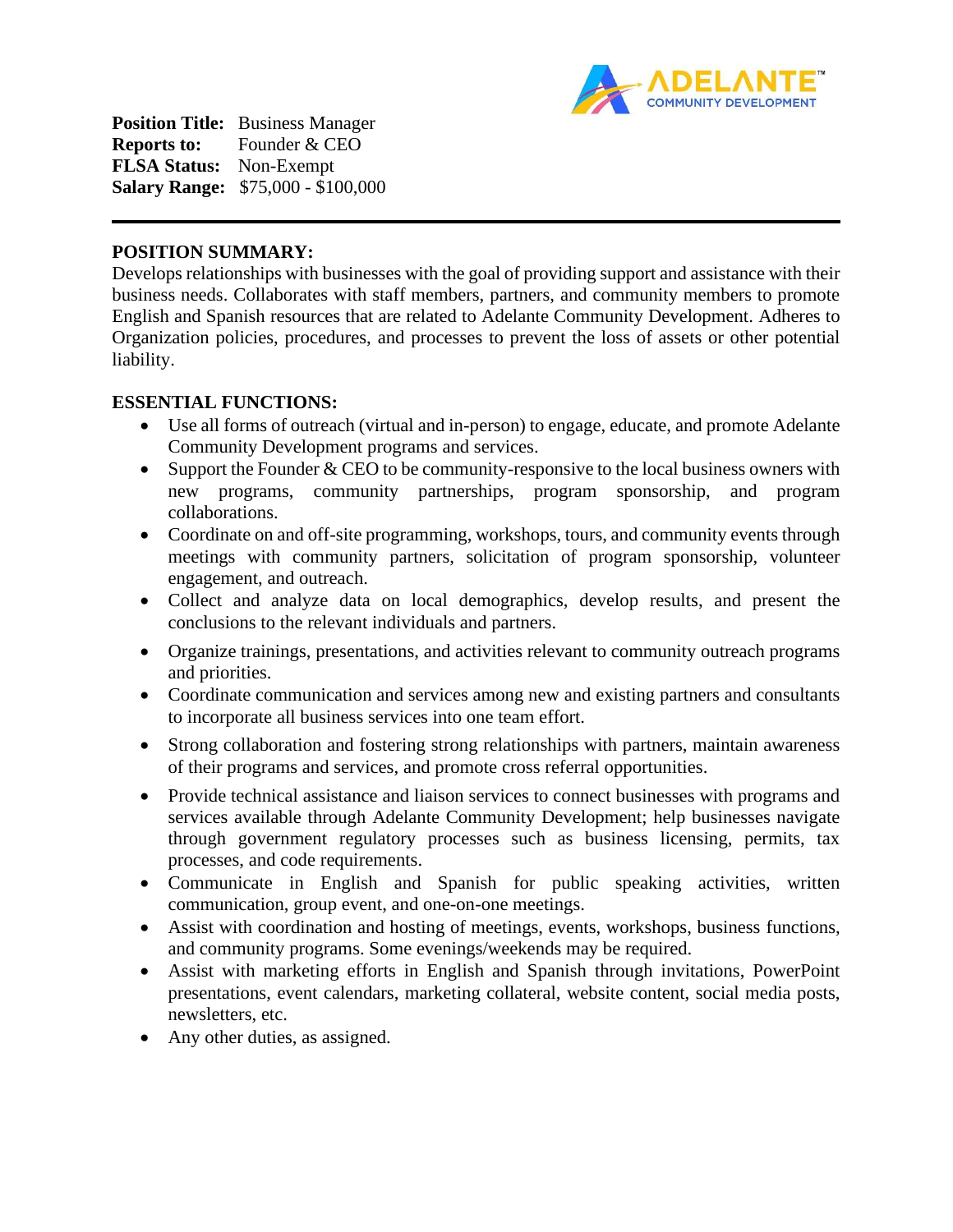## **REQUIRED SKILLS:**

# **Basic Skills**

- Ability to communicate effectively in English and Spanish for public speaking activities, written communication, group events, and one-on-one meetings.
- Use logic and reasoning to identify the strengths and weaknesses of alternative solutions, conclusions, or approaches to problems.
- Ability to work successfully in a team-oriented atmosphere and speak to others to convey information effectively.
- Giving full attention to what other people are saying, taking time to understand the points being made, asking questions as appropriate, and not interrupting at inappropriate times.
- Monitoring and assessing the performance of yourself, other individuals, or organizations to make improvements or take corrective action.
- Understanding written sentences and paragraphs in work related documents.

# **Social Skills**

- Social perceptiveness, which is being aware of others' reactions and understanding why they react as they do.
- Coordination with adjusting actions in relation to others' actions.
- Service orientation mentality, which is actively looking for ways to help people.
- Negotiation tactics including bringing others together and trying to reconcile differences.
- Instructing and teaching others how to perform a task.

### **Computer Skills**

• Proficiency in Adobe Suite, MS Office, and any other required programs.

### **Resource Management Skills**

- Considering the relative costs and benefits of potential actions to choose the most appropriate option.
- Determining how a process should work and how changes in conditions, operations, and the environment will affect outcomes.
- Managing one's own time and the time of others.
- Obtaining and seeing to the appropriate use of equipment, facilities, and materials needed to do certain work.

### **Physical Demands**

The employee is required to frequently stand, walk, sit, use hands and fingers, reach and lift with arms, climb, stoop, kneel, crouch, or crawl. The employee is required to frequently lift up to 30 pounds without assistance. Specific vision abilities required by this job include close vision; distance vision; peripheral vision; depth perception; and the ability to adjust focus.

### **Work Environment**

The employee typically works indoors in a standard office environment but may also be required to travel for meetings with clients or for off-site events. This is a position that is fully in-office.